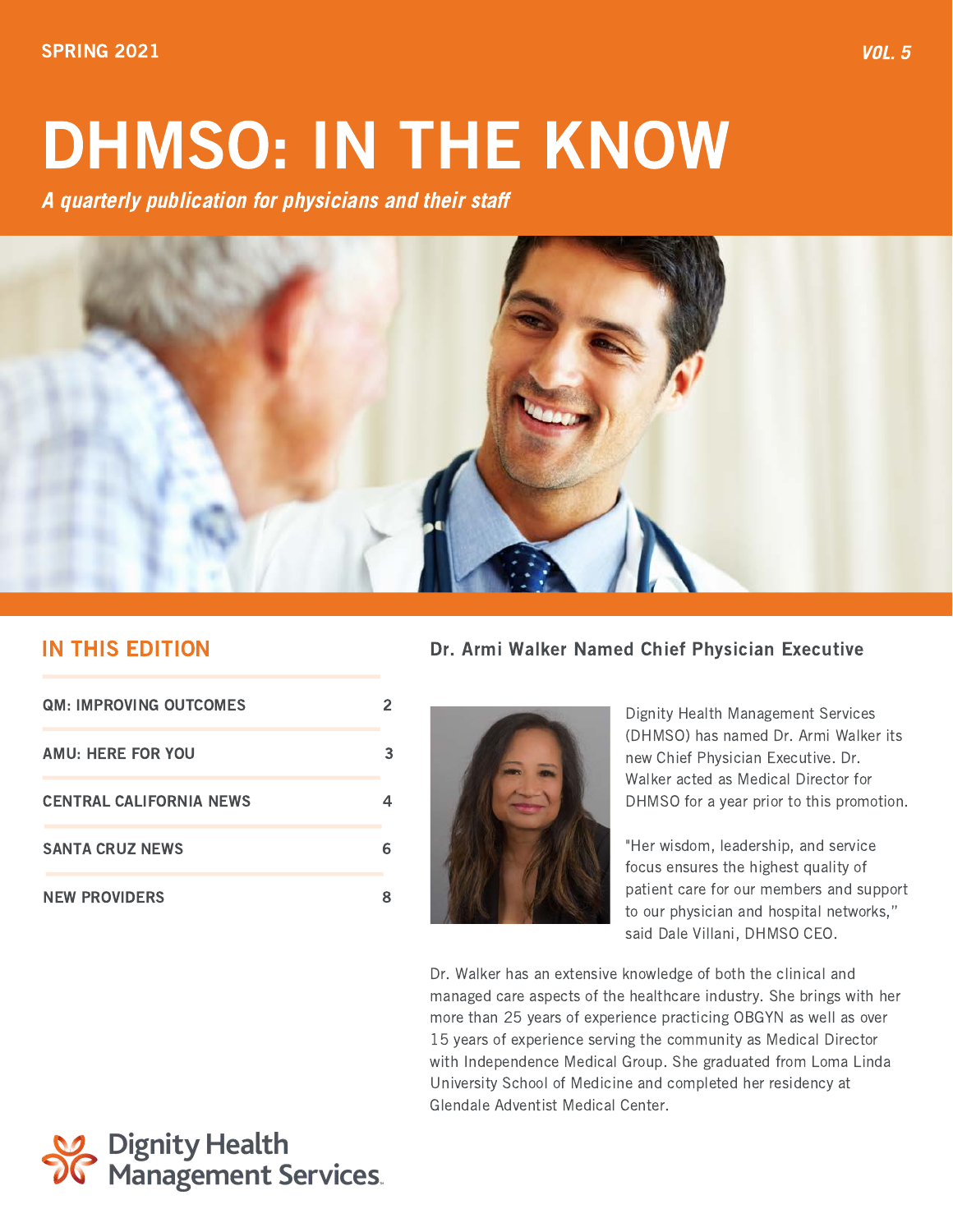## DHMSO launches 2021 quality initiative campaign

In an effort effort to support your practice and improve the health of our members, DHMSO has launched its 2021 quality initiative campaign.

The initiatives are designed to help your practice close Gaps in Care, and increase Align. Measure. Perform. (AMP) and Medicare Stars scores, while ensuring your patients receive proactive preventive care.

To carry out the campaign, DHMSO's Quality Management department (QM) mails letters to members each month for whom a specific theme or topic applies. In the letters, members are encouraged to follow up on that topic for preventive care with their PCP. Some membership may even be incentivized to visit their PCP with a gift card.

Topics for the first two quarters of 2021 are as follows:

#### January

Cervical Cancer Screening February

- Blood Pressure Testing
- Medication Adherence

#### March

- Colorectal Cancer Screening April
- Chlamydia Screening
- Immunization Outreach

#### May

- Retinal Eye Exams
- Asthma Medication Adherence
- Follow up to Cervical Cancer Screening

#### June

Mammogram

## With your help, we can raise awareness about hypertension

Control of hypertension is an

improve the quality of life for your patients and improve the health of our communities.

> But comparing 2019 to 2020 data for the

a 45% decrease in patients with hypertension seeking care (in-office).

Control of hypertension (HTN) is a goal across our organization, designed to improve the quality of life for our patients and improve the health of our communities. Unfortunately, comparing encounters from 2019 to 2020 showed a decrease in patients with hypertension

seeking care (in-office).

Patients with hypertension may be avoiding in-office visits due to lockdown or shielding/ self-isolation during the COVID-19 pandemic. Patients not accessing care places

them at greater risk for heart attacks, stroke and kidney disease, and other serious conditions.

Providers are critical in reversing this sharp decline. To help address the danger of untreated hypertension among your patients, here are several steps you can take:

1. Reinforce the value of preventive care. Keep communicating to your patients that it remains vitally important for preventive care appointments and screenings to continue.

visits should be scheduled for hypertension patients who do not have access to a home digital monitor.

2. Encourage in-office visits. In-office

3. Promote virtual visits. Virtual visits (i.e., video, telephonic) are appropriate for patients with access

 to home digital monitors. organizational goal, designed to

> 4. Share your successes. We can learn from one another, so if you to *EUEU* data for the control experience any successes with increasing HTN visits, please share them with your Quality Management representative!

The Hypertension Awareness materials provided below are for your reference and use. Feel free to print and hang them in your office, or mail/provide to patients.

Know Your Numbers: 7 Ways to Prevent High Blood Pressure – Flyer & Blood Pressure Plan

Do You Know Your Numbers? – In-Office Poster



If you have any questions, please reach out to your assigned Quality Management representative or the QM Department at qm@managedcaresystems.com.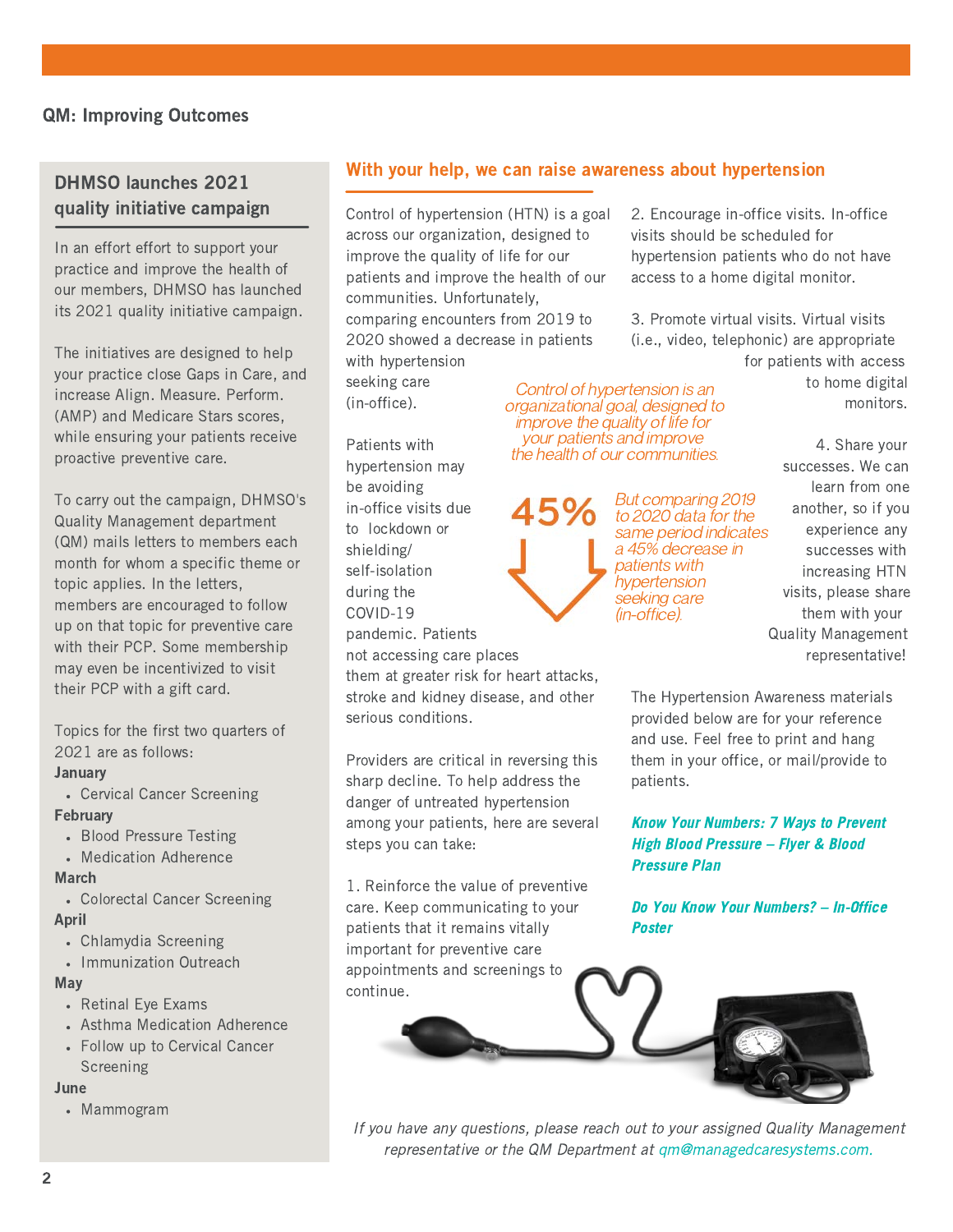#### AMU: Here for You

It's with great sadness that we share the passing of Dr. Sandys Tang. Dr. Tang practiced Vascular Surgery in Bakersfield. His service and commitment to improving the health of our community will always be appreciated.

## Provider Portal Reminder

Due to an ever-changing healthcare environment, the AMU team is continually making strides to update the network through phone calls, newsletters, memos, and informational meetings. For the time being, the best source for getting the latest announcements is the DHMSO Online Provider Portal.

The portal is designed to aid you in not only managing your member base, submitting and reviewing authorizations, reviewing claims, and verifying eligibility, it's also your connection to DHMSO for upcoming meetings, events, memos and announcements.



## Provider Informational Meetings

In the coming weeks, AMU will announce their new quarterly Provider Informational Meetings. These meetings will provide updates on topics like telehealth, claims, authorization processes, and much more. Attendees will also have the opportunity to win fun raffle items! Keep an eye on your email and the Provider Portal for an invite.



Please contact your Account Manager for assistance with the Provider Portal, Authorizations, Claims and any additional support that they can offer.

For any questions or concerns please call the our Account Management Unit at 661.716.7110 and or email [clientsupport@managedcaresystems.com](mailto:clientsupport@managedcaresystems.com).

## By the Numbers Customer Service Call Center

During the first quarter of 2021, our Customer Service Call Center received and addressed 59,258 calls from providers, members, and employee services.

| Authorizations         | 23,743 |
|------------------------|--------|
| <b>Members</b>         | 13,430 |
| Claims                 | 14,678 |
| Eligibility / Benefits | 5,330  |
| Miscellaneous          | 2,077  |
| <b>Total Calls</b>     | 59,258 |

Are you taking full advantage of our call center services? We can verify eligibility and benefits; handle modification, extension, and verification of authorizations; verify and process your claims; and much more.

Call Customer Service today for assistance:

DHMN-CC: 661.716.7100 or 800.414.5860

DMG/DHMN-CC: 661.716.7100 or 800.414.5860

IMGK & IMGT: 661.716.7100 or 800.414.5860

Medi-Cal (DHMN-CC, IMGK, IMGT): 661.716.7270 or 800.918.7302

DHMN-SC: 831.465.7800

AG Network & GEI EPO\*: 661.716.7285 or 800.672.9783

\*For Grimmway, services rendered before Jan 2021. For Sunview, services rendered before Jul 2020.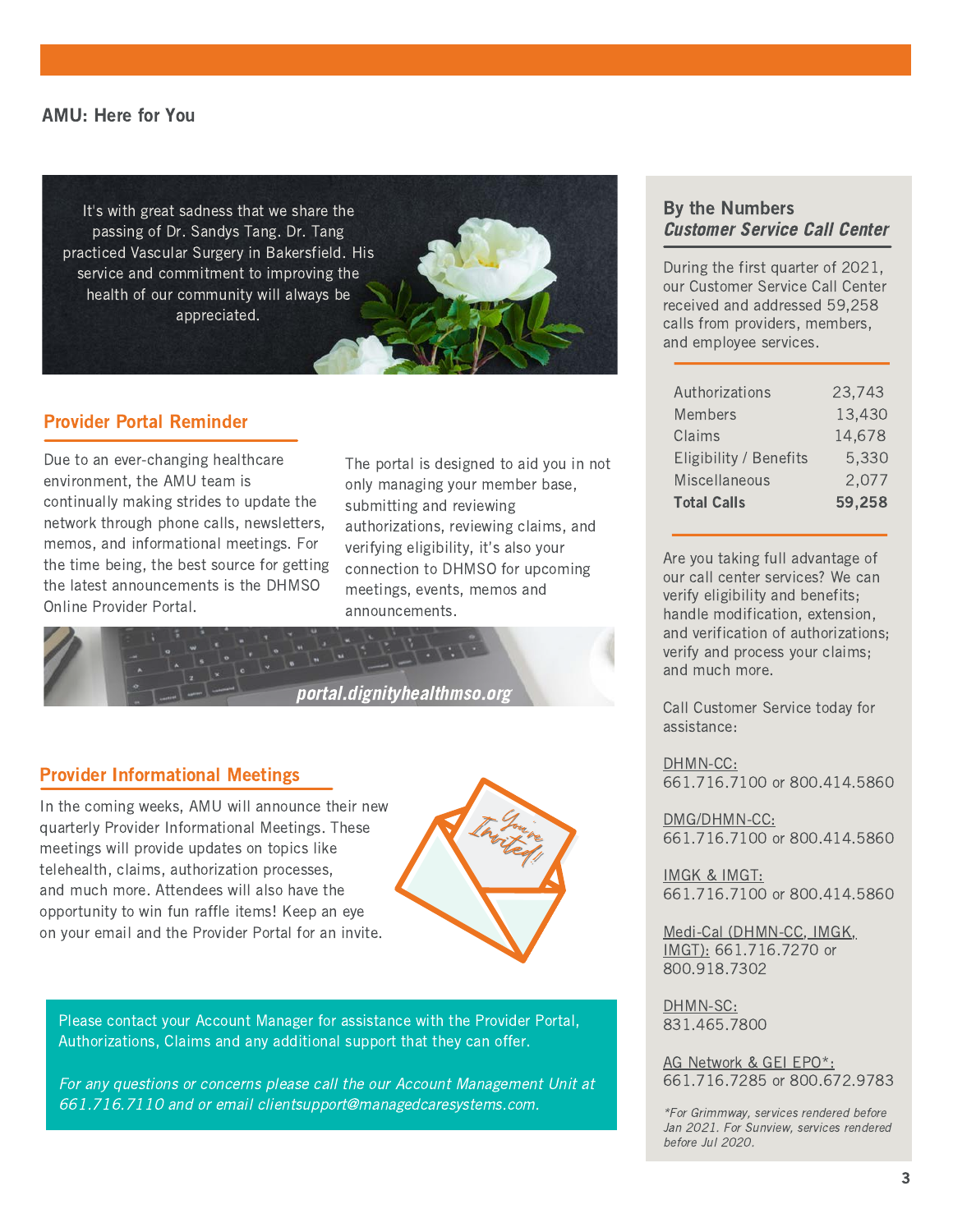## Central California News

## The Center for Wound Care and Hyperberics at Memorial Hospital

The Center for Wound Care and Hyperberics is working to bring hope and healing to thousands of Central Valley residents who suffer from chronic, non-healing wounds.

Hyperbaric Oxygen Therapy (HBOT) is a treatment in which the patient breathes 100% pure oxygen while inside a pressurized chamber. The air pressure inside a hyperbaric oxygen chamber is about two and a half times greater than the normal pressure in the atmosphere. This "hyperbaric" (or high pressure) dose of oxygen helps blood carry more oxygen to organs and connective tissues to promote wound healing. It also activates the white blood cells to fight infection. HBOT is an outpatient procedure provided once daily for four to six weeks. One treatment takes about two hours and is quite comfortable for most patients.

HBOT treatment can save the lives and limbs of patients with wounds that are difficult to heal because of chronic medical conditions such as diabetes. It's used to treat diabetic foot ulcers, bone infections, failed skin grafts, injury and/or wounds that occur after radiation, crush injuries and other conditions. Patients who are treated with hyperbaric oxygen therapy have shown an increased growth of blood vessels, reduced swelling and increased oxygen delivery to tissues.

customize the most effective treatment The Center's team of experienced wound care specialists will work with you and your patient to assess their symptoms, determine the underlying cause of the non-healing wound, and plan to stimulate healing.

# The Center treats:

- Diabetic Foot Ulcers
- Venous Stasis Ulcers
- Decubitus Ulcers
- Skin Tears
- Compromised Skin
- Grafts/Flaps
- Chronic Refractory
- Osteomyelitis
- Non-healing Surgical
- Wounds
- Osteoradionecrosis
- Soft Tissue Radionecrosis
- Lymphedema
- $\epsilon$  Cellulitis
- Abscesses
- Wound Dehiscence
- Crushing Injuries
- Traumatic Injuries

#### Why should you refer to the Center for Wound Care and Hyperbarics?

- Availability of advanced wound care modalities including:
	- Hyperbaric Oxygen Therapy (HBOT)
	- Skin Substitutes
	- Negative Pressure Wound Therapy
	- Compression Therapy
- The facility can accommodate any patient
- Reduced healing times
- Multidisiplinary team of physicians that work together to heal your patient
- The Center honors any physician preference you may have
- You are involved in the care of your patient
- Your patient will return to you for all other healthcare needs

To learn more, visit dignityhealth.org/bakersfield/wound-care

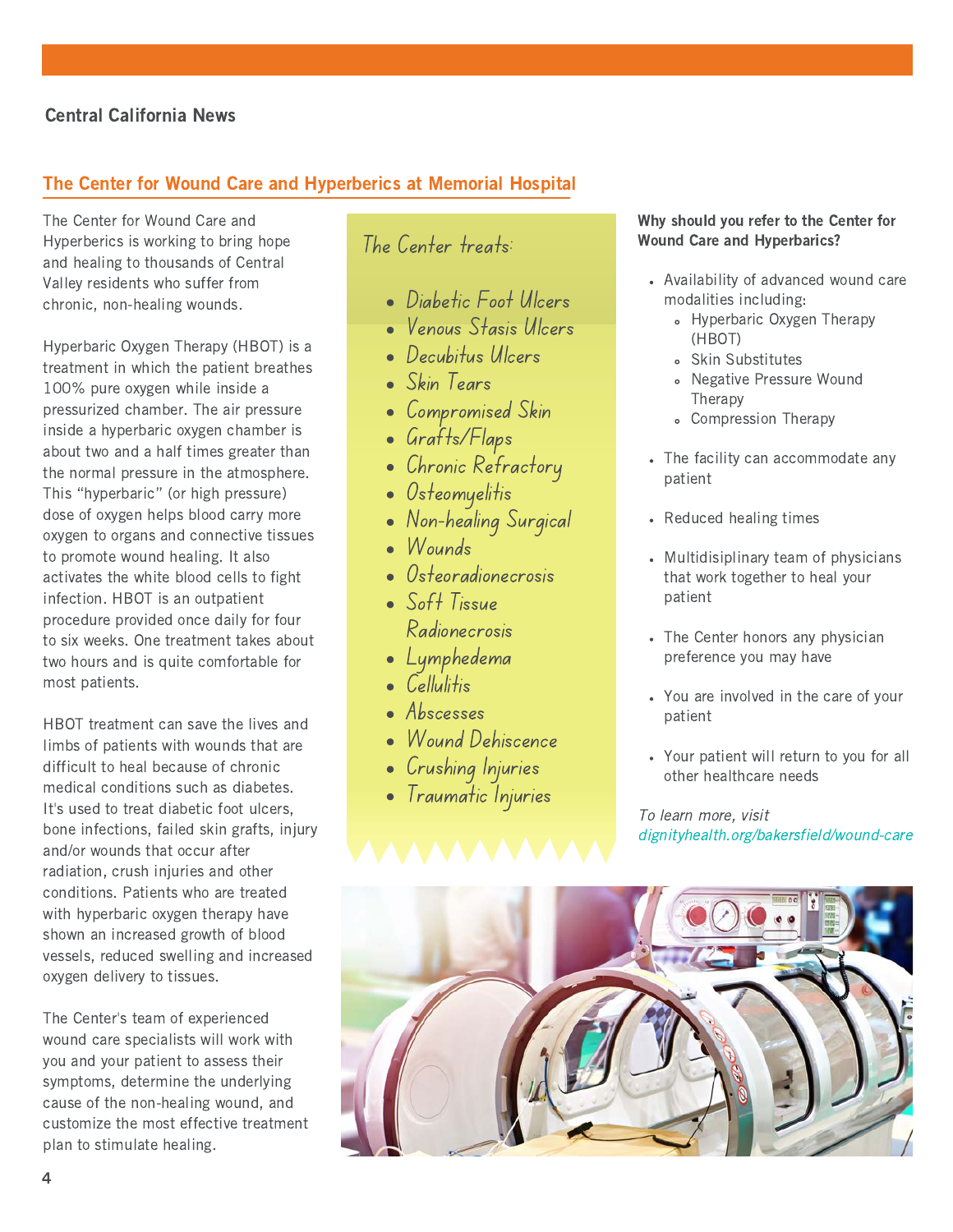## Central California News

## Minimally invasive Hernia repair at Mercy Hospital

Sometimes, the worlds of technology and medicine intertwine. When it comes to hernias, there are two options for surgical correction: the conventional "open surgery" method or the laparoscopic method.

#### Levels of Hernia Severity

If hernias are very small, and not bothersome or debilitating to the patient, surgery may not be required. However, most hernias grow over time. If they become too large, dangerous complications may occur.

"The reason we fix SRG hernias is because a piece of internal organ, such as the bowel, bladder, or  $\begin{bmatrix} 1 & 1 & 1 & 1 \\ 1 & 1 & 1 & 1 \\ 1 & 1 & 1 & 1 \\ 1 & 1 & 1 & 1 \end{bmatrix}$  market. colon, can push through the opening and become incarcerated, meaning stuck or strangulated, and blood supply can get cut off," says Dr. Hormuz Irani, Board Certified General Surgeon and Specialist in Minimally Invasive Hernia Surgery. "So, I would say 90% of hernias generally require repair."

#### Differences in Surgical Approach

Dr. Irani describes the "old fashioned" way of addressing hernias through an open incision. "We used to make an incision through the skin, through the muscle, get to the hernia and then push it all back in through that defect. Then we'd close the defect with sutures, or a mesh, which is now used predominantly in all hernia repairs."

Now, the majority of hernia repair takes a minimally invasive approach—either laparoscopically or robotically, which is a variation of laparoscopic surgery. This strategy avoids cutting muscle and allows for a much quicker recovery and less pain. Patients are typically back to normal activities in five to 10 days.

#### Concerns About Mesh

Everyone has probably seen one of those TV commercials touting lawsuits due to mesh complications. Dr. Irani assures the mesh most surgeons use

 has been around for almost 25 years and is highly complication-free. The problem products have been **CENTER**  $\begin{bmatrix} z \\ z \end{bmatrix}$  removed from the

 "That's nothing a **HERNIA SURGERY**  $\sqrt{2}$  patient should worry about. Yes, there are lots of lawsuits going around, but it shouldn't be a deterrent. Hernia repairs pretty much require mesh now. To do a

hernia without a mesh risks the chance of that hernia coming back."

#### Mercy is a "Center of Excellence"

Mercy Hospital Bakersfield was recently designated a "Center of Excellence" for hernia surgery. Achieving this award involves quite a laborious process, looking at the hospital overall, as well as laparoscopic equipment, surgeons, recurrence rates, and complication rates.



Upcoming **Events** 

Wednesday, April 14, 12-12:45pm Breast Cancer Education Click here to RSVP

Thursday, April 22, 6pm Cardiology Spotlight Series: Cardiology & Covid RSVP to Stephanie at 661.301.6417

Thursday, June 24, 6pm Cardiology Spotlight Series: **Mitraclip** RSVP to Stephanie at 661.301.6417

## New Year, New Knees with Dr. Karl Balch

In early March, Dr. Karl Balch, Board Certified Reconstructive Orthopedic Surgery Specialist led his "New Year, Knees" DocTalk presented by Dignity Health Mercy & Memorial Hospitals.

Educating viewers about everything from the full anatomy of a knee to minor pain and treatment to severe arthritis, Dr. Balch's provided educational and interesting insight into orthopedic care.

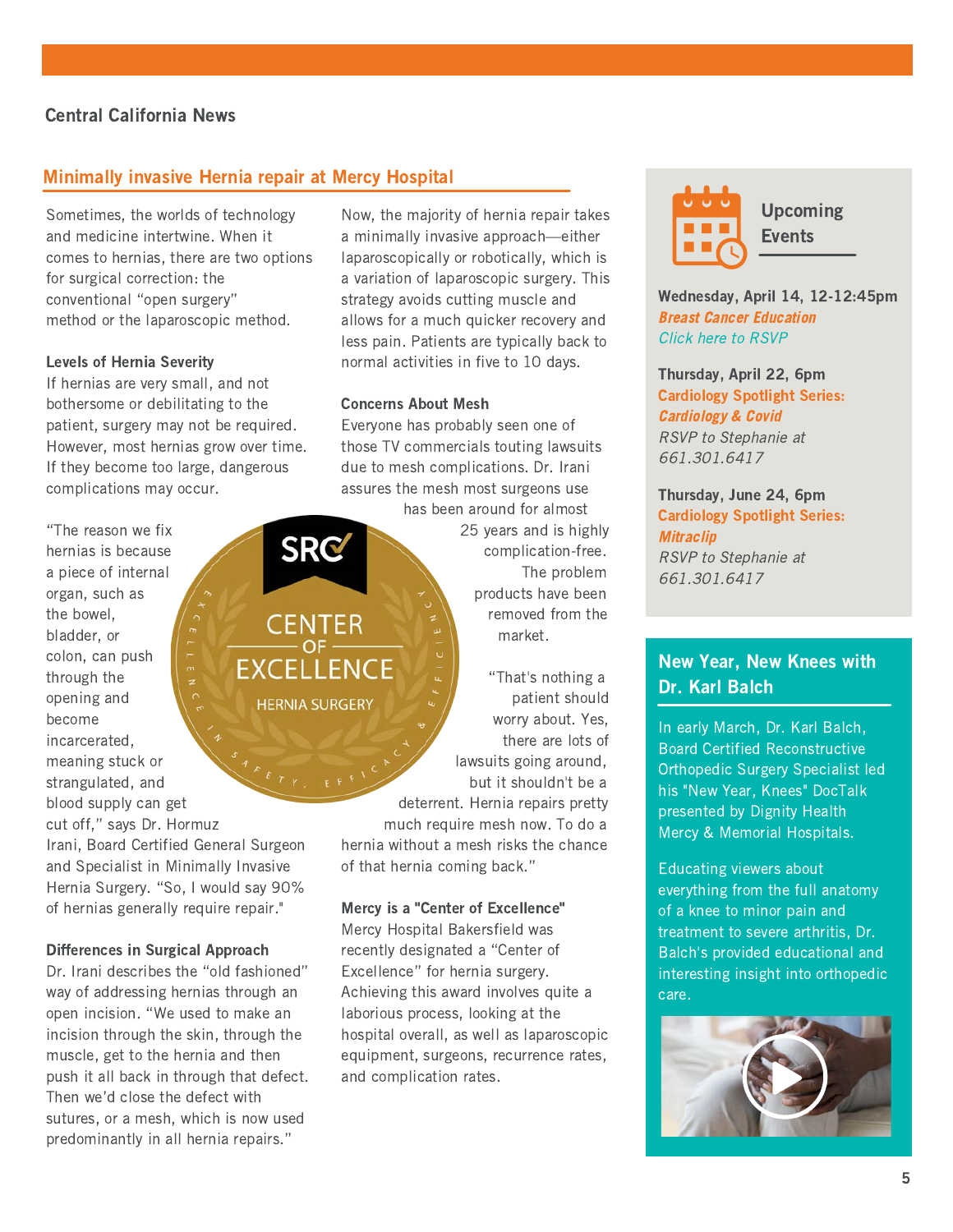#### Dominican Hospital named one of three Businesses of the Year by Santa Cruz Chamber of **Commerce**

At their 2021 Gala Dinner in March, the Santa Cruz County Chamber of Commerce named Dominican Hospital a Business of the Year for 2020.

"In remarkable fashion, the award recipients of the Chamber's 132nd annual celebration have stood tall above all these [COVID-19 Pandemic] challenges with... innovation and an extraordinary commitment to sustaining and developing the people of our community." Wrote Chamber CEO Casey Beyer in their February 2021 newsletter.

The newsletter went on to state, "Dominican is the epicenter of COVID-19 services in Santa Cruz County... In partnership with the County of Santa Cruz Health Services Agency, Dominican opened up its vaccination clinics to frontline health care workers across the community including paramedics/EMTs, hospice workers, behavioral health and safety net clinic staff, mortuary services employees, and staff in local physician offices. All told, the hospital delivered nearly 3,000 vaccinations."

"Our health care team has faced months of unimaginable adversity and exhaustion," said Dr. Nanette Mickiewicz, President of Dominican Hospital. "I am humbled by their unbreakable spirits, I am impossibly proud of them, and I am honored to work alongside them."

## Outpatient rehab services becoming more common for COVID-19 patients during recovery

Dominican Hospital's Outpatient Rehab and Center for Lifestyle Management have begun seeing post-COVID patients needing rehabilitation. Referrals for rehab and recovery such as physical therapy for de-conditioning, stability, and strength, as well as diaphragmatic breathing and posture to help with shortness of breath are being accepted at Dominican's Outpatient Rehab Center.

In addition, referrals for post-COVID Pulmonary Rehab and Cardiac Rehab can be sent to the Center for Lifestyle Management. To help you determine where to direct patients seeking these and other rehabilitation services, Dominican has provided a quick Q&A:

 I have a post-COVID patient that has deconditioned and has lingering shortness of breath. They need therapy for balance, strength and/or shortness of breath. Where should I send them?

 Send referrals to Dominican Hospital Outpatient Rehab Center: Fax 831.457.7071 or Phone 831.457.7057.



 I have a post-COVID patient that needs pulmonary rehab. Where should I send them?

 Send referrals to the Center for Lifestyle Management: Fax 831.457.7149 or Phone 831.457.7077.

 I have a post-COVID patient that needs Cardiac rehab. Where should I send them?

 Send referrals to the Center for Lifestyle Management: Fax 831.457.7149 or Phone 831.457.7077.

If you have a patient experiencing these post-COVID symptoms and feel that they require rehabilitation, please refer them to Dominican's Outpatient Rehab.

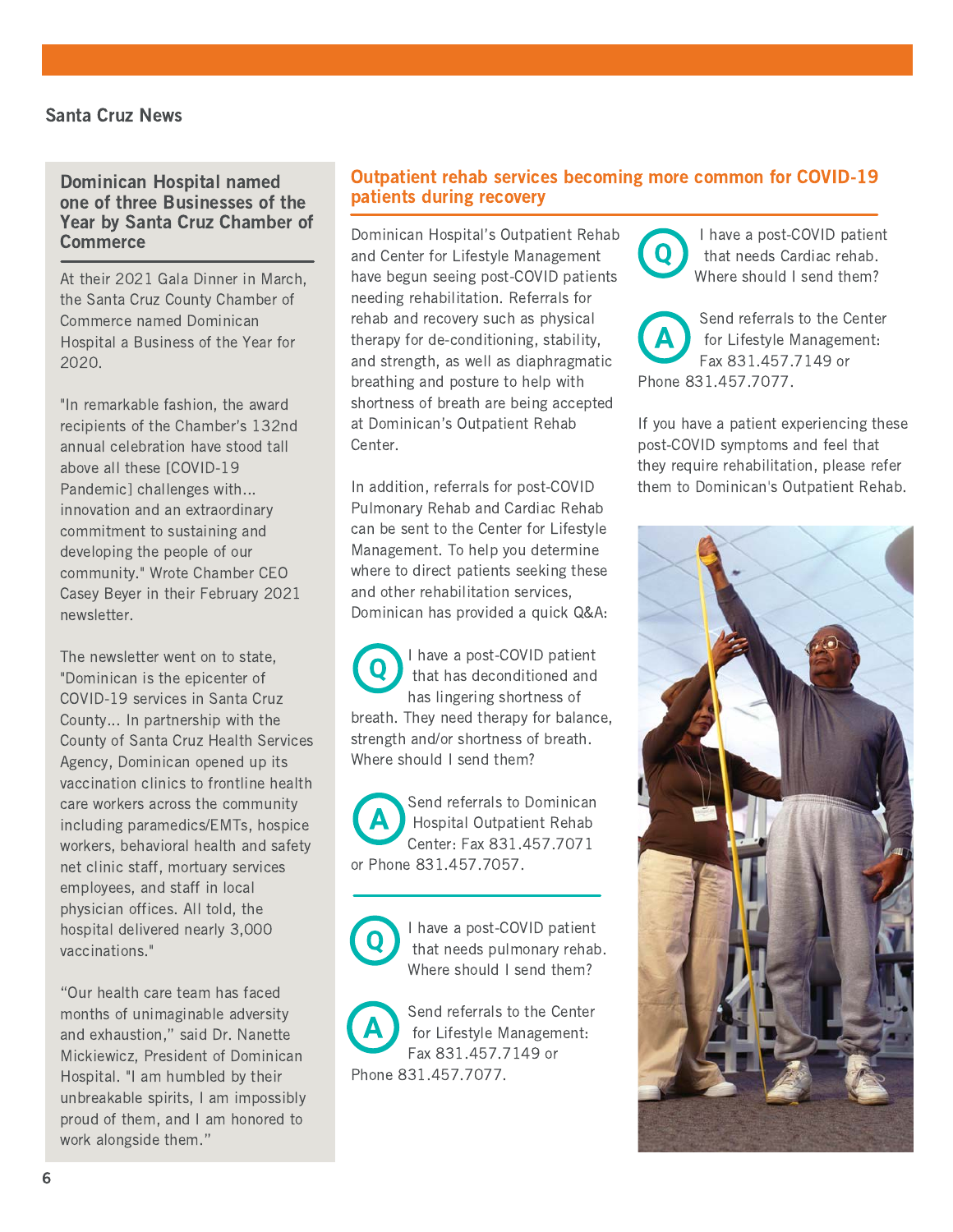## Santa Cruz News

## Dominican Hospital recognized for higher quality maternity care

Dominican Hospital has been recognized by Blue Shield of California with a Blue Distinction Centers (BDC) for Maternity Care designation, as part of the Blue Distinction Specialty Care program.

Racial and ethnic disparities are persistent and widespread across maternal healthcare, primarily driven by socioeconomic status, geographic location, and implicit provider bias. Compared to similarly developed countries such as Canada, Germany, and Australia, the United State has the highest maternal mortality rate (MMR), at approximately 17.4 deaths per 100,000 live births, with the MMR steadily increasing since 2000.

According to the CDC, non-Hispanic Black women are two to three times more likely to die from preventable or treatable pregnancy-related complications compared to white women.

To help address these gaps in care and to help ensure the better health of mothers, The Blue Cross Blue Shield Association enhanced its quality evaluation for the Maternity Care program to address key factors driving the United States' maternal health crisis such as preventable or treatable pregnancy-related conditions,

high utilization of

Caesarean sections, and racial and ethnic disparities in maternal healthcare.

Dominican met the very rigorous BDC quality selection criteria for maternity care set by the Blue Distinction Specialty Care program to earn recognition.

#### Upcoming Events



#### Thursday, April 15, 5:30-6:30pm

#### Optimizing care for Heart Failure Patients with Secondary Mitral Regurgitation

This interactive Zoom session with Dominican Hospital Chief of Cardiology, Dr. Jay Johnson and Chief of Cardiothoracic Surgery, Dr. Bilal Shafi will help providers optimize treatment for their heart failure patients Mitral Regurgitation (MR). New procedures offer an improved quality of life and the avoidance of surgery, while preserving future surgical options. The lecturers will discuss current standards for optimizing Goal Directed Medical Therapies (GDMT) and new treatment options for Transcatheter Edge to Edge Repair (TEER) to managing heart failure patients with MR.

This event is intended for clinicians; CME and CEU credits will be available for attending. Register at heartfailureadvances.eventbrite.com.

Questions? Contact Sandra Brackle 805.637.3221 or [Sandra.Brackle@dignityhealth.org](mailto:Sandra.Brackle@dignityhealth.org)